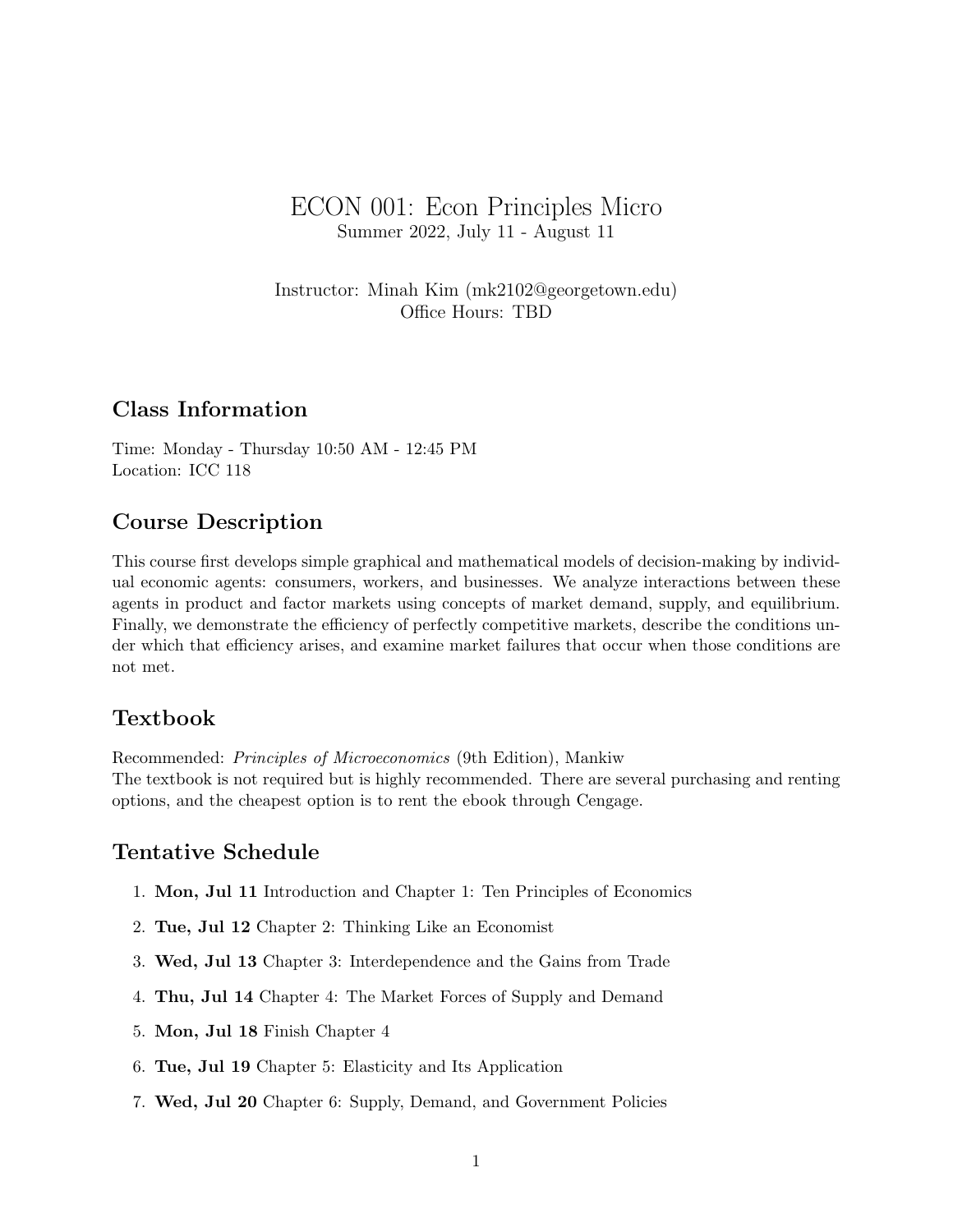- 8. Thu, Jul 21 Chapter 7: Markets and Welfare
- 9. Mon, Jul 25 Exam 1
- 10. Tue, Jul 26 Chapter 8: The Costs of Taxation
- 11. Wed, Jul 27 Chapter 9: International Trade
- 12. Thu, Jul 28 Chapter 10: Externalities
- 13. Mon, Aug 1 Exam 2
- 14. Tue, Aug 2 Chapter 11: Public Goods and Common Resources
- 15. Wed, Aug 3 Chapter 13: The Costs of Production
- 16. Thu, Aug 4 Chapter 14: Firms in Competitive Markets
- 17. Mon, Aug 8 Chapter 15: Monopoly
- 18. Tue, Aug 9 Finish Chapter 15
- 19. Wed, Aug 10 Chapter 16: Monopolistic Competition
- 20. Thu, Aug 11 Exam 3

## Grading

- Exams  $(80\%)$ 
	- 35% of your highest exam score
	- 25% of your second highest exam score
	- 20% of your lowest exam score
- Assignments  $(10\%)$
- Class participation  $(10\%)$

## Title IX Syllabus Statement

Title IX Syllabus Statement (endorsed by Faculty Senate) Georgetown University and its faculty are committed to supporting survivors and those impacted by sexual misconduct, which includes sexual assault, sexual harassment, relationship violence, and stalking. Georgetown requires faculty members, unless otherwise designated as confidential, to report all disclosures of sexual misconduct to the University Title IX Coordinator or a Deputy Title IX Coordinator. If you disclose an incident of sexual misconduct to a professor in or outside of the classroom (with the exception of disclosures in papers), that faculty member must report the incident to the Title IX Coordinator, or Deputy Title IX Coordinator. The coordinator will, in turn, reach out to the student to provide support, resources, and the option to meet. [Please note that the student is not required to meet with the Title IX coordinator.]. More information about reporting options and resources can be found on the Sexual Misconduct Website: https://sexualassault.georgetown.edu/resourcecenter.